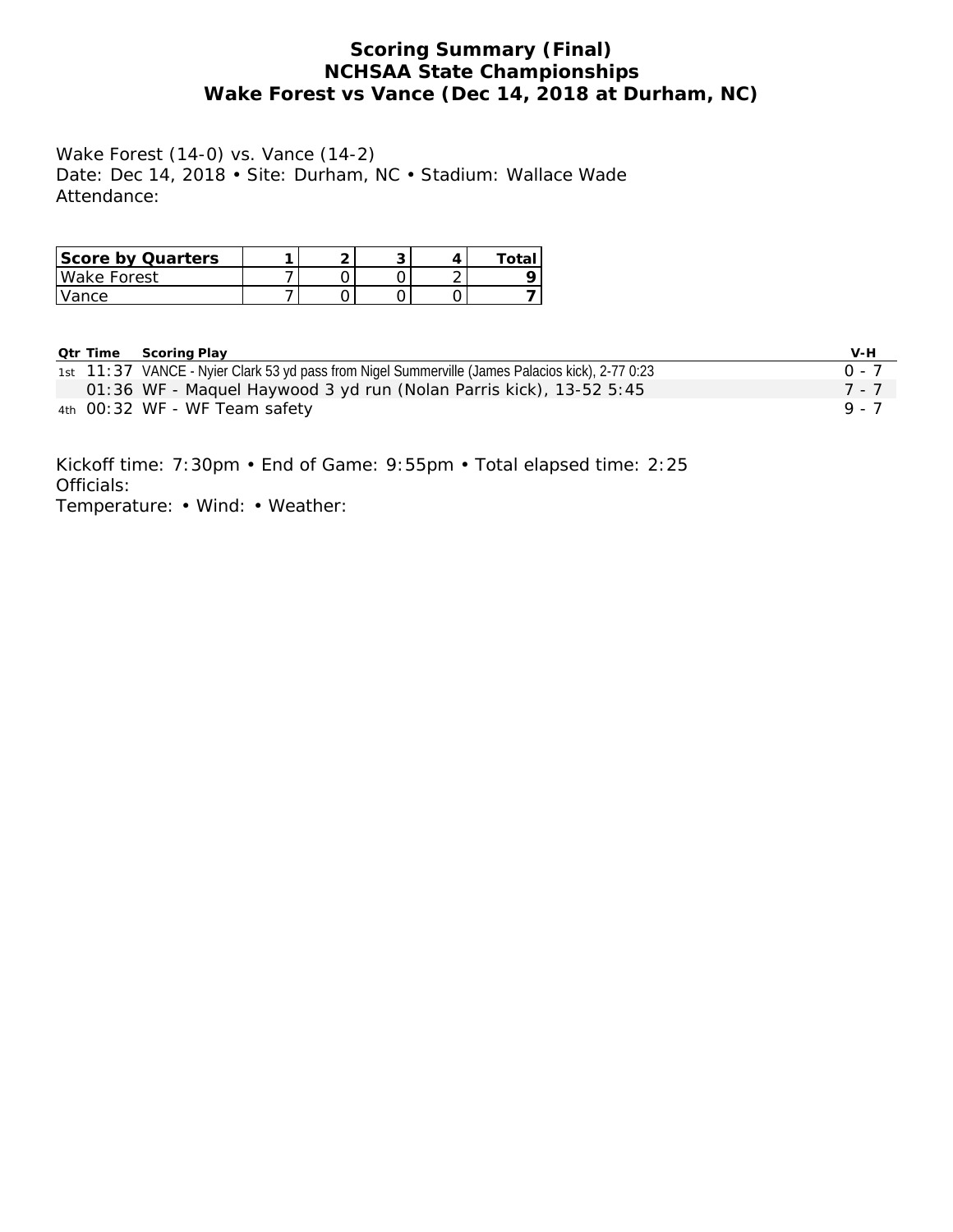### **Team Statistics (Final) NCHSAA State Championships Wake Forest vs Vance (Dec 14, 2018 at Durham, NC)**

|                                | WF             | VANCE                 |
|--------------------------------|----------------|-----------------------|
| <b>FIRST DOWNS</b>             | 11             | 7                     |
| Rushing                        | 7              | 3                     |
| Passing                        | $\overline{4}$ | 4                     |
| Penalty                        | $\overline{O}$ | $\overline{O}$        |
| NET YARDS RUSHING              | 126            | 50                    |
| <b>Rushing Attempts</b>        | 42             | 25                    |
| Average Per Rush               | 3.0            | 2.0                   |
| Rushing Touchdowns             | $\mathbf{1}$   | $\mathbf 0$           |
| Yards Gained Rushing           | 148            | 88                    |
| Yards Lost Rushing             | 22             | 38                    |
| NET YARDS PASSING              | 71             | 103                   |
| Completions-Attempts-Int       | $8 - 15 - 1$   | $8 - 19 - 1$          |
| Average Per Attempt            | 4.7            | 5.4                   |
| Average Per Completion         | 8.9            | 12.9                  |
| Passing Touchdowns             | 0              | 1                     |
| TOTAL OFFENSE YARDS            | 197            | 153                   |
| Total offense plays            | 57             | 44                    |
| Average Gain Per Play          | 3.5            | 3.5                   |
| Fumbles: Number-Lost           | $0 - 0$        | $0 - 0$               |
| Penalties: Number-Yards        | $4 - 26$       | $5 - 33$              |
| <b>PUNTS-YARDS</b>             | 5-187          | $6 - 194$             |
| Average Yards Per Punt         | 37.4           | 32.3                  |
| Net Yards Per Punt             | 36.0           | 32.3                  |
| Inside 20                      | 1              | 2                     |
| 50+ Yards                      | 0              | 0                     |
| Touchbacks                     | 0              | 0                     |
| Fair catch                     | 1              | 2                     |
| KICKOFFS-YARDS                 | $2 - 90$       | $3 - 110$             |
| Average Yards Per Kickoff      | 45.0           | 36.7                  |
| Net Yards Per Kickoff          | 38.0           | 25.3                  |
| Touchbacks                     | O              | O                     |
| Fair Catch Yards               | 0              | $\Omega$              |
| Punt returns: Number-Yards-TD  | $0 - 0 - 0$    | $1 - 7 - 0$           |
| Average Per Return             | 0.0            | 7.0                   |
| Kickoff returns: Number-Yds-TD | $2 - 34 - 0$   | $2 - 14 - 0$          |
| Average Per Return             | 17.0           | 7.0                   |
| Interceptions: Number-Yds-TD   | 1-46-0         | 1-10-0                |
| Fumble Returns: Number-Yds-TD  | $0 - 0 - 0$    | $0 - 0 - 0$           |
| Miscellaneous Yards            | 0              | O                     |
| Possession Time                | 29:07          | 18:53                 |
| 1st Quarter                    | 7:52           | 4:08                  |
| 2nd Quarter                    | 6:31           | 5:29                  |
| 3rd Quarter                    | 7:37           | 4:23                  |
|                                | 7:07           | 4:53                  |
| 4th Quarter                    | 2 of 12        |                       |
| <b>Third-Down Conversions</b>  |                | 2 of 11<br>$1$ of $2$ |
| Fourth-Down Conversions        | $1$ of $2$     |                       |
| Red-Zone Scores-Chances        | $1 - 2$        | $0-0$                 |
| Touchdowns                     | $1 - 2$        | $0 - 0$               |
| Field goals                    | $0 - 2$        | $0-0$                 |
| Sacks By: Number-Yards         | $2 - 20$       | $0 - 0$               |
| <b>PAT Kicks</b>               | $1 - 1$        | $1 - 1$               |
| <b>Field Goals</b>             | $0 - 2$        | $0-0$                 |
| Points off turnovers           | 7              | 0                     |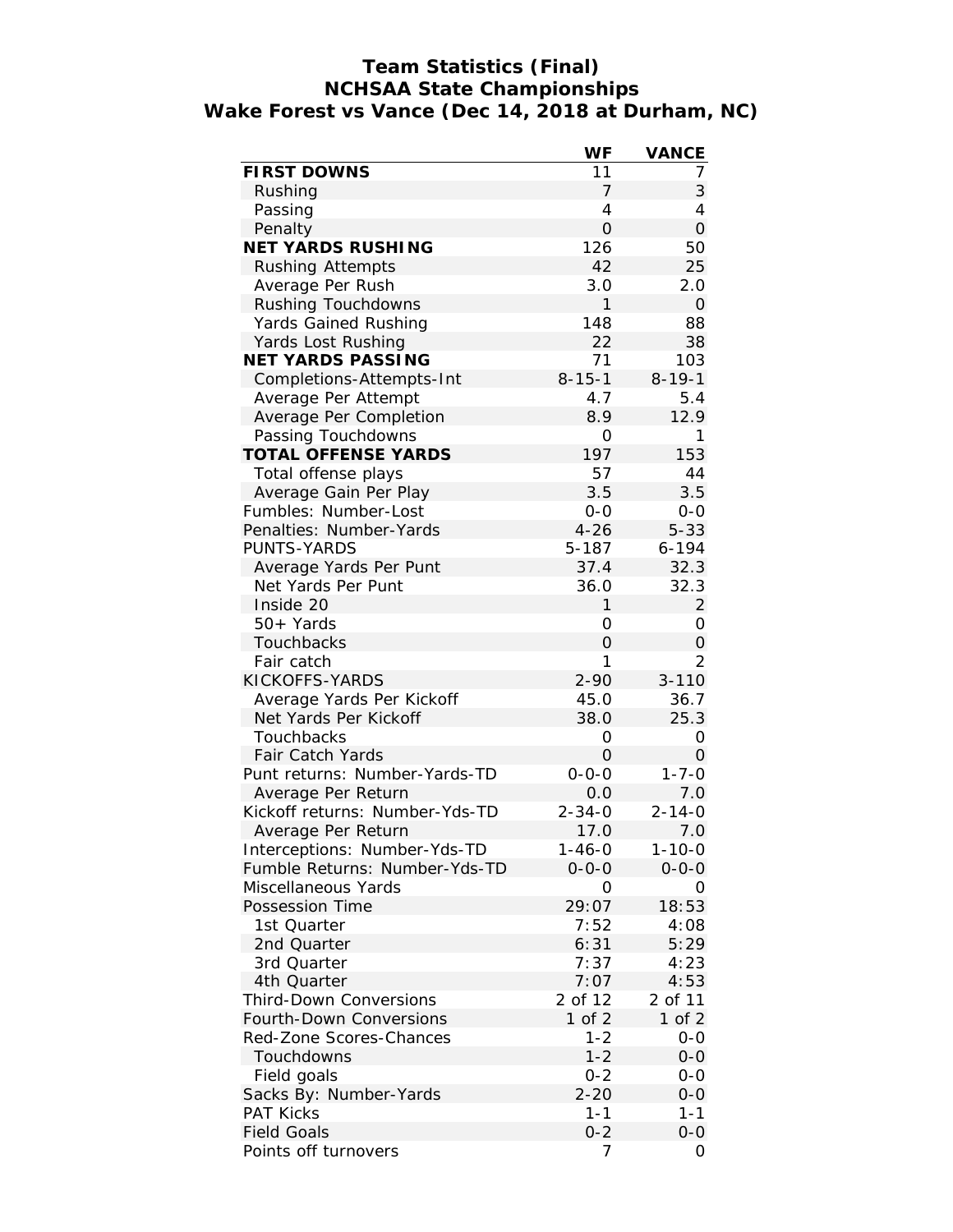# **Individual Statistics (Final) NCHSAA State Championships Wake Forest vs Vance (Dec 14, 2018 at Durham, NC)**

### **Wake Forest Vance**

| Rushing                  |                 | No. Gain Loss                    |                  | Net             | TD                   | Lq              | Avg            | Rushing           |                | No. Gain Loss                   |                 | Net           | TD                  | Avg<br>Lq                        |
|--------------------------|-----------------|----------------------------------|------------------|-----------------|----------------------|-----------------|----------------|-------------------|----------------|---------------------------------|-----------------|---------------|---------------------|----------------------------------|
| Demarcus Jones II        | $\overline{12}$ | $\overline{58}$                  | $\mathbf 0$      | $\overline{58}$ | $\mathbf 0$          | $\overline{16}$ | 4.8            | Joseph Morris     | 11             | 79                              | 9               | 70            | 0                   | 34<br>6.4                        |
| Keishmund Rodgers        | 11              | 53                               | 1                | 52              | 0                    | 13              | 4.7            | Jahlik Cooper     | 4              | 6                               | 2               | 4             | $\circ$             | 4<br>1.0                         |
| Maquel Haywood           | 10              | 28                               | 8                | 20              | 1                    | 8               | 2.0            | Andre White, Jr   | 5              | 3                               | $\overline{2}$  | 1             | $\circ$             | $\overline{2}$<br>0.2            |
| Mateo Sudipo             | 5               | 9                                | 5                | $\overline{4}$  | 0                    | 4               | 0.8            | Nyier Clark       | 1              | $\Omega$                        | $\mathbf{1}$    | $-1$          | O                   | 0<br>$-1.0$                      |
| WF Team                  | 3               | $\overline{O}$                   | 3                | $-3$            | $\mathbf 0$          | $\mathbf 0$     | $-1.0$         | James Gaither Jr. | 1              | $\mathbf{O}$                    | 2               | $-2$          | $\Omega$            | $-2.0$<br>0                      |
| Caleb Glover             | 1               | $\mathbf{O}$                     | 5                | $-5$            | $\overline{O}$       | $\mathbf 0$     | $-5.0$         | Vance Team        | 1              | $\Omega$                        | $\overline{2}$  | $-2$          | $\Omega$            | $-2.0$<br>0                      |
| Totals                   | $\overline{42}$ | 148                              | $\overline{22}$  | 126             | $\mathbf{1}$         | 16              | 3.0            | Nigel Summerville | $\overline{2}$ | $\mathbf 0$                     | 20              | $-20$         | 0                   | $0 - 10.0$                       |
|                          |                 |                                  |                  |                 |                      |                 |                | Totals            | 25             | 88                              | $\overline{38}$ | 50            | $\mathbf 0$         | 34<br>2.0                        |
| Passing                  |                 | $C-A-I$                          |                  |                 | Yds TD Long Sack     |                 |                | Passing           |                | $C - A - I$                     |                 |               |                     | Yds TD Long Sack                 |
| Mateo Sudipo             |                 | $8 - 15 - 1$                     | 71               | 0               |                      | 14              | 0              | Nigel Summerville |                | $8 - 19 - 1$                    | 103             | 1             | 53                  | $\frac{2}{2}$                    |
| Totals                   |                 | $8 - 15 - 1$                     | $\overline{71}$  | $\overline{0}$  |                      | 14              | $\Omega$       | Totals            |                | $8 - 19 - 1$                    | 103             | $\mathbf{1}$  | $\overline{53}$     |                                  |
| Receiving                | No.             | Yards                            | TD               |                 | Long                 |                 |                | Receiving         | No.            | Yards                           | TD              |               | Long                |                                  |
| Maquel Haywood           | 4               | 38                               | 0                |                 | 13                   |                 |                | Nyier Clark       | 5              | 78                              |                 | 1             | 53                  |                                  |
| Traevon Kenion           | $\overline{2}$  | 18                               | 0                |                 | 11                   |                 |                | Zaire Kenney      | 2              | 23                              |                 | $\mathbf 0$   | 13                  |                                  |
| Demarcus Jones II        | 1               | 14                               | 0                |                 | 14                   |                 |                | Justin Hudson     | 1              |                                 | 2               | 0             | $\overline{2}$      |                                  |
| Keishmund Rodgers        | 1               |                                  | 1                | 0               | $\mathbf{1}$         |                 |                | Totals            | 8              | 103                             |                 | 1             | 53                  |                                  |
| Totals                   | 8               | $\overline{71}$                  | $\overline{O}$   |                 | 14                   |                 |                |                   |                |                                 |                 |               |                     |                                  |
| Punting                  | No.             | Yds                              | Avg Long In20    |                 |                      |                 | TВ             | Punting           | No.            | Yds                             |                 | Avg Long In20 |                     | TВ                               |
| Nolan Parris             | 5               | 187                              | 37.4             |                 | 41                   | 1               | $\mathbf 0$    | Andre White, Jr   | 5              | 161                             | 32.2            |               | 45                  | $\overline{2}$<br>$\mathbf 0$    |
| Totals                   | $\overline{5}$  | 187                              | 37.4             |                 | $\overline{41}$      | $\overline{1}$  | $\overline{0}$ | Javeon Mason      | 1              | 33                              | 33.0            |               | 33                  | 0<br>$\mathbf 0$                 |
|                          |                 |                                  |                  |                 |                      |                 |                | Totals            | 6              | 194                             | 32.3            |               | $\overline{45}$     | $\overline{2}$<br>$\overline{0}$ |
|                          |                 | Punt                             |                  | Kickoff         |                      |                 | Intercept      |                   |                | Punt                            |                 | Kickoff       |                     | Intercept                        |
| Returns                  | No Yds          |                                  | Lg No Yds        |                 | La No Yds            |                 | Lg             | Returns           | No Yds         |                                 | Lg No Yds       |               | Lg No Yds           | Lg                               |
| Mateo Sudipo             | $\overline{0}$  | $\overline{0}$<br>$\Omega$       | $\mathbf{1}$     | 11              | 11<br>$\mathbf{1}$   | 46              | 46             | Justin Hudson     | 1              | 7<br>7                          | $\mathcal{O}$   | $\mathbf 0$   | $\Omega$<br>0       | $\overline{O}$<br>$\Omega$       |
| Maquel Haywood           | 0               | $\overline{O}$<br>0              | -1               | 23              | 23<br>0              |                 | 0<br>0         | Stefon Thompson   | 0              | $\mathcal{O}$<br>$\overline{O}$ | 2               | 13<br>14      | 0                   | $\Omega$<br>$\mathbf 0$          |
| Totals                   | $\Omega$        | $\overline{0}$<br>$\overline{0}$ | $\overline{2}$   | $\overline{34}$ | 23<br>$\overline{1}$ | 46              | 46             | Jordan Harris     | 0              | $\overline{O}$<br>0             | $\mathbf{O}$    | 0             | 0<br>1              | 10<br>10                         |
|                          |                 |                                  |                  |                 |                      |                 |                | Totals            | 1              | $\overline{7}$<br>7             | $\overline{2}$  | 14            | 13 <br>$\mathbf{1}$ | 10<br>10                         |
| Field goals              | Qtr             | Time                             | Dist             |                 | Result               |                 |                | Field goals       | Qtr            | Time                            | <b>Dist</b>     |               | Result              |                                  |
| Nolan Parris             | 2 <sub>nd</sub> | 10:13                            | 46 yards Missed  |                 |                      |                 |                |                   |                |                                 |                 |               |                     |                                  |
| Nolan Parris             | 4th             | 00:42                            | 22 yards Blocked |                 |                      |                 |                |                   |                |                                 |                 |               |                     |                                  |
| Kickoffs                 |                 | No. Yards                        | Avg              |                 | TВ                   | OB              |                | Kickoffs          | No.            | Yards                           |                 | Avg           | TВ                  | OB                               |
| Nolan Parris             | $\overline{2}$  | 90                               | 45.0             |                 | $\Omega$             | $\Omega$        |                | James Palacios    | 2              | 99                              |                 | 49.5          | $\mathbf 0$         | 0                                |
|                          |                 |                                  |                  |                 |                      |                 |                | Andre White, Jr   | $\mathbf{1}$   | 11                              |                 | 11.0          | $\Omega$            | 1                                |
| All-purpose              | Run             | <b>Rcv</b>                       | KR               | PR              | IR                   |                 | Total          | All-purpose       | Run            | Rcv                             | KR              | PR            | IR                  | Total                            |
| Maquel Haywood           | 20              | 38                               | 23               | 0               | $\mathbf 0$          |                 | 81             | Nyier Clark       | $-1$           | 78                              | 0               | 0             | $\mathbf 0$         | 77                               |
| Demarcus Jones II        | 58              | 14                               | $\mathbf 0$      | 0               | $\mathbf 0$          |                 | 72             | Joseph Morris     | 70             | 0                               | $\circ$         | 0             | 0                   | 70                               |
| Mateo Sudipo             | 4               | 0                                | 11               | O               | 46                   |                 | 61             | Zaire Kenney      | 0              | 23                              | 0               | 0             | 0                   | 23                               |
| <b>Keishmund Rodgers</b> | 52              | $\mathbf{1}$                     | $\Omega$         | $\Omega$        | $\Omega$             |                 | 53             | Stefon Thompson   | $\Omega$       | $\Omega$                        | 14              | $\Omega$      | $\Omega$            | 14                               |

FUMBLES: Wake Forest-None. Vance-None.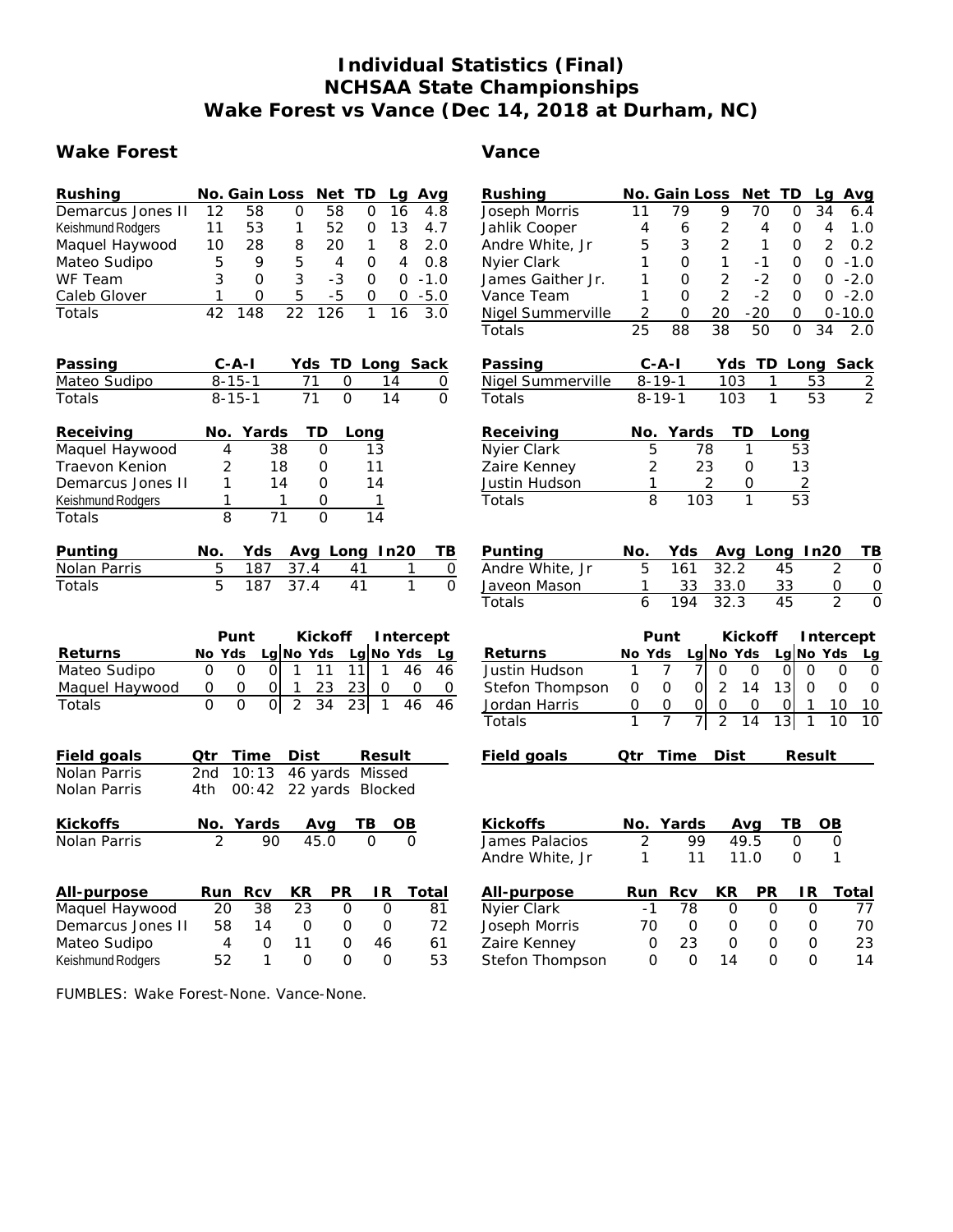### **Defensive Statistics (Final) NCHSAA State Championships Wake Forest vs Vance (Dec 14, 2018 at Durham, NC)**

| #              | Wake Forest           | Solo                |                 |                | Ast Total Sacks-Yds      | TFL-Yds                  |                          | FF FR-Yds | Int-Yds BrUp |                | Blks     | QBH |
|----------------|-----------------------|---------------------|-----------------|----------------|--------------------------|--------------------------|--------------------------|-----------|--------------|----------------|----------|-----|
|                | 11 Chance Smith       | 5                   | 2               | $\overline{7}$ | $1.0 - 11$               | $1.0 - 11$               |                          |           |              |                |          |     |
| 8              | Devon Grant           | 3                   | 3               | 6              |                          | $2.0 - 5$                | $\overline{\phantom{a}}$ |           |              |                |          |     |
|                | 92 Jaden McKenzie     | 2                   | 4               | 6              |                          | $1.0 - 1$                |                          |           |              |                |          |     |
|                | 51 Lance Bradley      | 1                   | $\overline{4}$  | 5              | $\overline{\phantom{a}}$ | $0.5 - 1$                |                          |           |              |                |          |     |
|                | 16 Kahlil Watson      | $\overline{2}$      | 2               | 4              |                          | ٠                        |                          |           |              |                |          |     |
|                | 71 Jadacus Logan      | $\overline{2}$      | $\mathbf{1}$    | 3              | $1.0 - 9$                | $1.0 - 9$                |                          |           |              |                |          |     |
|                | 90 Isaiah Dickens     | $\overline{2}$      | 1               | 3              |                          | $2.5 - 6$                |                          |           |              |                |          |     |
|                | 14 Nasir Mills        | $\mathbf{1}$        | $\mathbf{1}$    | $\overline{2}$ |                          | $1.0 - 1$                |                          |           |              |                |          |     |
|                | 44 Nate Qualls        | 0                   | $\overline{2}$  | 2              |                          |                          |                          |           |              |                |          |     |
|                | 80 Noah Krogh         | 1                   | $\overline{O}$  | 1              |                          |                          |                          |           |              |                |          |     |
| 1              | Mateo Sudipo          | 1                   | $\Omega$        | 1              |                          |                          |                          |           | $1 - 46$     | 1              |          |     |
|                | 86 Yahmir Baker       | 1                   | $\Omega$        | 1              |                          |                          |                          |           |              |                |          |     |
|                | 33 Zach Hubbell       | 1                   | $\Omega$        | 1              |                          |                          |                          |           |              |                |          |     |
|                | 21 Damien Peacock     | $\Omega$            | $\mathbf{1}$    | 1              |                          |                          |                          |           |              |                |          |     |
|                | 94 Tagg Bullock       | $\overline{O}$      | 1               | 1              |                          |                          |                          |           |              |                |          | 1   |
| $\mathsf{T}$   | WF Team               | 0                   | $\Omega$        | 0              |                          |                          | $\qquad \qquad -$        |           |              |                |          |     |
|                |                       |                     | $\overline{22}$ | 44             | $2.0 - 20$               | $9.0 - 34$               | $\Omega$                 | $O - O$   | $1 - 46$     | $\mathbf{1}$   | $\Omega$ | 1   |
|                | Totals                | $\overline{22}$     |                 |                |                          |                          |                          |           |              |                |          |     |
|                |                       |                     |                 |                |                          |                          |                          |           |              |                |          |     |
|                | # Vance               | Solo                |                 |                | Ast Total Sacks-Yds      | TFL-Yds                  |                          | FF FR-Yds | Int-Yds BrUp |                | Blks     | QBH |
|                | 27 Stefon Thompson    | 4                   | 6               | 10             |                          | $1.5 - 6$                |                          |           |              |                |          |     |
|                | 10 Solomon Sutton Jr. | $\overline{4}$      | $\overline{4}$  | 8              |                          |                          |                          |           |              |                |          |     |
| $\mathbf{1}$   | Power Echols          | $\overline{2}$      | 6               | 8              |                          | $0.5 - 0$                |                          |           |              |                |          |     |
|                | 50 Nathaniel Lynn     | 3                   | $\overline{4}$  | $\overline{7}$ |                          | $2.0 - 8$                |                          |           |              | $\blacksquare$ |          |     |
|                | 23 Xavier Marshall    | $\overline{2}$      | 4               | 6              |                          |                          |                          |           |              | $\overline{2}$ |          |     |
|                | 28 Jordan Harris      | $\overline{4}$      | $\mathbf{1}$    | 5              |                          | $0.5 - 0$                |                          |           | $1 - 10$     |                |          |     |
|                | 90 Steve Sings        | 4                   | 1               | 5              |                          | $1.0 - 2$                |                          |           |              |                |          | 1   |
| $\overline{4}$ | Jaylen Gullatte       | 1                   | 3               | 4              |                          | $\overline{\phantom{0}}$ |                          |           |              |                |          |     |
| 7              | Marqui Lowery Jr.     | 3                   | O               | 3              |                          |                          |                          |           |              |                |          |     |
|                | 19 Eric Johnson       | $\overline{2}$      | $\Omega$        | $\overline{2}$ |                          |                          |                          |           |              |                |          |     |
|                | 26 Kolby Merritt      | 1                   | 1               | 2              |                          | $0.5 - 3$                |                          |           |              |                |          |     |
|                | 52 Kaseem Vauls       | $\mathbf{1}$        | $\mathbf{1}$    | $\overline{2}$ |                          |                          |                          |           |              |                |          |     |
| 2              | Nigel Summerville     | 1                   | $\overline{O}$  | 1              |                          |                          |                          |           |              |                |          |     |
|                | 20 Reggion Bowman     | $\mathcal{O}$<br>32 | 1<br>32         | 1              |                          |                          |                          |           |              | 3              |          |     |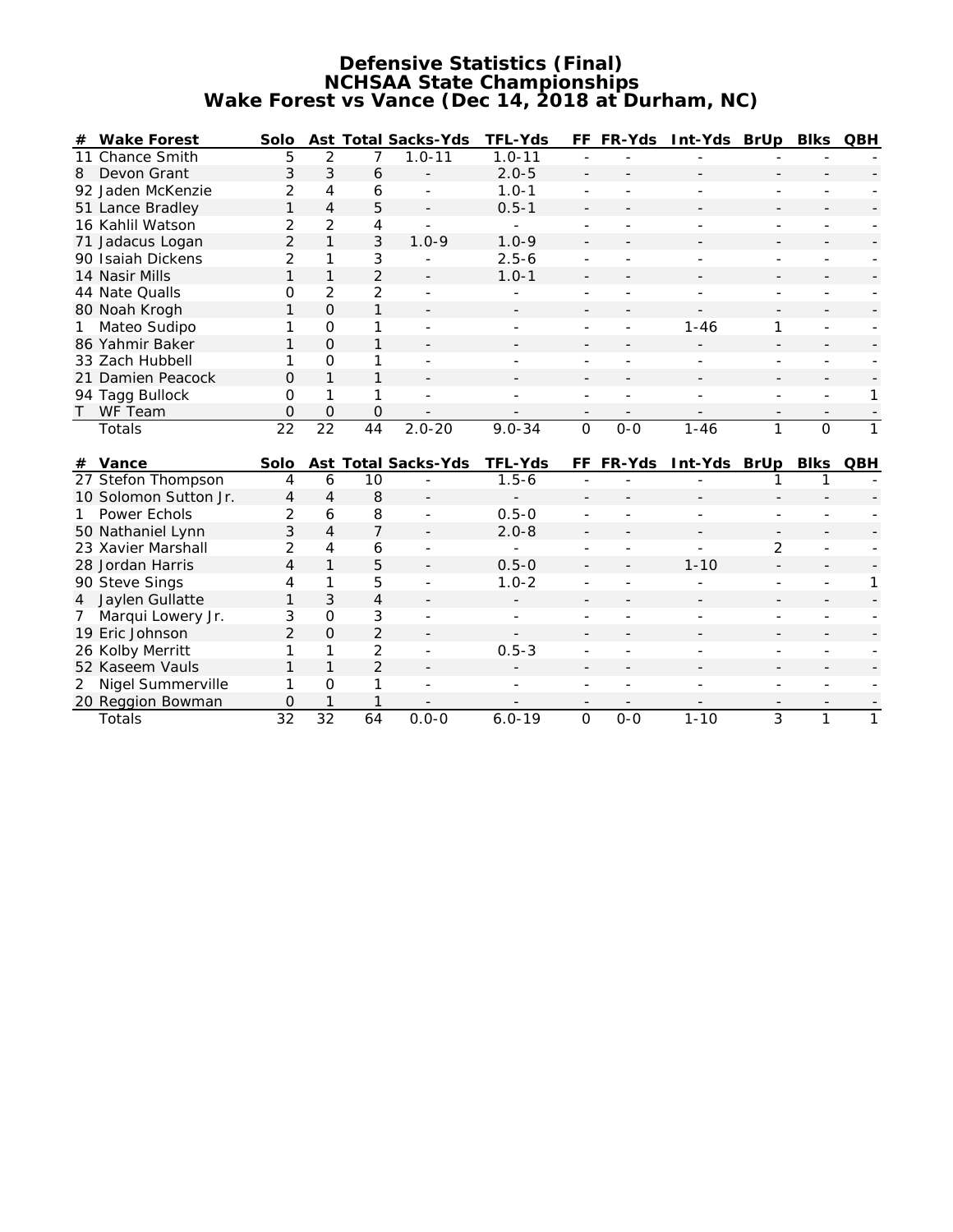## **Play-by-Play Summary (1st quarter) Wake Forest vs Vance (Dec 14, 2018 at Durham, NC)**

|                             |               | Wake Forest wins toss and defers to the second half.                                                                                                |                |
|-----------------------------|---------------|-----------------------------------------------------------------------------------------------------------------------------------------------------|----------------|
| 1-10 WF 40                  |               | WF ball on WF40, Nolan Parris kickoff 50 yards to the VANCE10, Stefon Thompson return 13                                                            |                |
|                             |               | yards to the VANCE23 (Zach Hubbell).                                                                                                                |                |
|                             | 1-10 Vance 23 | Joseph Morris rush for 24 yards to the VANCE47, 1ST DOWN VANCE, out-of-bounds (Chance<br>Smith).                                                    | R1             |
|                             | 1-10 Vance 47 | N. Summerville pass complete to Nyier Clark for 53 yards to the WFO, 1ST DOWN VANCE,<br>TOUCHDOWN, clock 11:37.                                     | P <sub>2</sub> |
| 1-G                         | WF 02         | James Palacios kick attempt good.                                                                                                                   |                |
|                             |               | Vance 7, Wake Forest 0                                                                                                                              |                |
|                             |               | 2 plays, 77 yards, 0:30                                                                                                                             |                |
|                             |               | James Palacios kickoff 47 yards to the WF13, Mateo Sudipo return 11 yards to the WF24                                                               |                |
|                             |               | (Reggion Bowman; Stefon Thompson).                                                                                                                  |                |
|                             |               | WAKE FOREST drive start at 11:30.                                                                                                                   |                |
| 1-10 WF 24                  |               | Maquel Haywood rush for no gain to the WF24 (N. Lynn).                                                                                              |                |
| 2-10 WF 24<br>3-10 WF 24    |               | Mateo Sudipo pass incomplete to Noah Krogh.<br>K. Rodgers rush for 5 yards to the WF29 (Jaylen Gullatte; S. Sutton Jr.).                            |                |
| 4-5 WF 29                   |               | Nolan Parris punt 40 yards to the VANCE31, downed.                                                                                                  |                |
|                             |               | 3 plays, 5 yards, 1:34                                                                                                                              |                |
| VANCE drive start at 09:56. |               |                                                                                                                                                     |                |
|                             | 1-10 Vance 31 | Andre White, Jr rush for loss of 2 yards to the VANCE29 (Isaiah Dickens; Lance Bradley).                                                            |                |
|                             | 2-12 Vance 29 | N. Summerville pass incomplete to Nyier Clark.                                                                                                      |                |
|                             | 3-12 Vance 29 | Joseph Morris rush for 34 yards to the WF37, 1ST DOWN VANCE, out-of-bounds (Devon Grant).                                                           | R3             |
|                             | 1-10 WF 37    | Jahlik Cooper rush for loss of 1 yard to the WF38 (Devon Grant).                                                                                    |                |
|                             | 2-11 WF 38    | N. Summerville pass complete to Nyier Clark for no gain to the WF38 (Mateo Sudipo).                                                                 |                |
|                             | 3-11 WF 38    | N. Summerville pass intercepted by Mateo Sudipo at the WF2, Mateo Sudipo return 46 yards                                                            |                |
|                             |               | to the WF48 (N. Summerville).                                                                                                                       |                |
|                             |               | 6 plays, 31 yards, 2:35                                                                                                                             |                |
|                             |               | WAKE FOREST drive start at 07:21.                                                                                                                   |                |
| 1-10 WF 48                  |               | Maquel Haywood rush for loss of 6 yards to the WF42 (Kolby Merritt; N. Lynn).                                                                       |                |
| 2-16 WF 42                  |               | Maquel Haywood rush for 4 yards to the WF46 (Stefon Thompson).                                                                                      |                |
| 3-12 WF 46                  |               | Mateo Sudipo pass complete to Maquel Haywood for 13 yards to the VANCE41, 1ST DOWN WF                                                               | P1             |
|                             |               | (Steve Sings).                                                                                                                                      |                |
| 1-10 Vance 41               |               | D. Jones II rush for 1 yard to the VANCE40 (Xavier Marshall).                                                                                       |                |
| 2-9                         | Vance 40      | Mateo Sudipo rush for 2 yards to the VANCE38 (Power Echols).                                                                                        |                |
| $3 - 7$                     | Vance 38      | Mateo Sudipo pass incomplete to K. Rodgers (Xavier Marshall).<br>Mateo Sudipo pass complete to D. Jones II for 14 yards to the VANCE24, 1ST DOWN WF | P <sub>2</sub> |
| 4-7                         | Vance 38      | (Jordan Harris).                                                                                                                                    |                |
| 1-10 Vance 24               |               | D. Jones II rush for 1 yard to the VANCE23 (Steve Sings).                                                                                           |                |
| 2-9 Vance 23                |               | D. Jones II rush for 10 yards to the VANCE13, 1ST DOWN WF (Jordan Harris).                                                                          | R3             |
| 1-10 Vance 13               |               | D. Jones II rush for no gain to the VANCE13 (Power Echols; S. Sutton Jr.).                                                                          |                |
| 2-10 Vance 13               |               | Timeout Wake Forest, clock 02:36.                                                                                                                   |                |
| 2-10 Vance 13               |               | Mateo Sudipo pass complete to Traevon Kenion for 11 yards to the VANCE2, 1ST DOWN WF (M.                                                            | P4             |
|                             |               | Lowery Jr.).                                                                                                                                        |                |
| 1-G                         | Vance 02      | Mateo Sudipo rush for loss of 1 yard to the VANCE3 (N. Lynn; Jordan Harris).                                                                        |                |
| 2-G                         | Vance 03      | Maquel Haywood rush for 3 yards to the VANCEO, TOUCHDOWN, clock 01:36.                                                                              |                |
| 1-G                         | Vance 02      | Nolan Parris kick attempt good.                                                                                                                     |                |
|                             |               | Vance 7, Wake Forest 7                                                                                                                              |                |
|                             |               | 13 plays, 52 yards, 5:46                                                                                                                            |                |
|                             |               | Nolan Parris kickoff 40 yards to the VANCE20, Stefon Thompson return 1 yards to the                                                                 |                |
|                             |               | VANCE21, out-of-bounds.                                                                                                                             |                |
| VANCE drive start at 01:35. |               |                                                                                                                                                     |                |
|                             | 1-10 Vance 21 | Joseph Morris rush for 8 yards to the VANCE29 (Jaden McKenzie; Kahlil Watson).                                                                      |                |
| $2 - 2$                     | Vance 29      | PENALTY VANCE false start 5 yards to the VANCE24.                                                                                                   |                |
| 2-7                         | Vance 24      | N. Summerville pass incomplete to Nyier Clark.                                                                                                      |                |
| $3 - 7$                     | Vance 24      | Timeout Vance, clock 00:36.                                                                                                                         |                |
| 3-7                         | Vance 24      | N. Summerville pass incomplete to Justin Hudson.                                                                                                    |                |
| 4-7                         | Vance 24      | Javeon Mason punt 33 yards to the WF43, fair catch by Maquel Haywood.                                                                               |                |
|                             |               | 3 plays, 3 vards, 1:09<br>WAKE FOREST drive start at 00:26.                                                                                         |                |
| 1-10 WF 43                  |               | K. Rodgers rush for 8 yards to the VANCE49 (Kaseem Vauls; Stefon Thompson)                                                                          |                |
|                             |               | END OF 1st QUARTER: Vance 7, Wake Forest 7                                                                                                          |                |
|                             |               |                                                                                                                                                     |                |
|                             |               | Time<br>1st Downs<br>Conversions                                                                                                                    |                |
|                             |               | Doce                                                                                                                                                |                |

|                 |       | Time          | 1st Downs |     |  | Conversions  |     |           |                  |           |
|-----------------|-------|---------------|-----------|-----|--|--------------|-----|-----------|------------------|-----------|
| Quarter Summary | Score | Poss          |           |     |  | 3rd          | 4th | Rushina   | Passing          | Penalties |
| Wake Forest     |       | 07:46         |           | - റ |  | $4 \t 1 - 3$ |     | $12 - 27$ | $3 - 5 - 0 - 38$ | 0-0       |
| Vance           |       | $04 \cdot 14$ |           |     |  | $1 - 3$      | 0-0 | 5-63      | $2 - 6 - 1 - 53$ | 1-5       |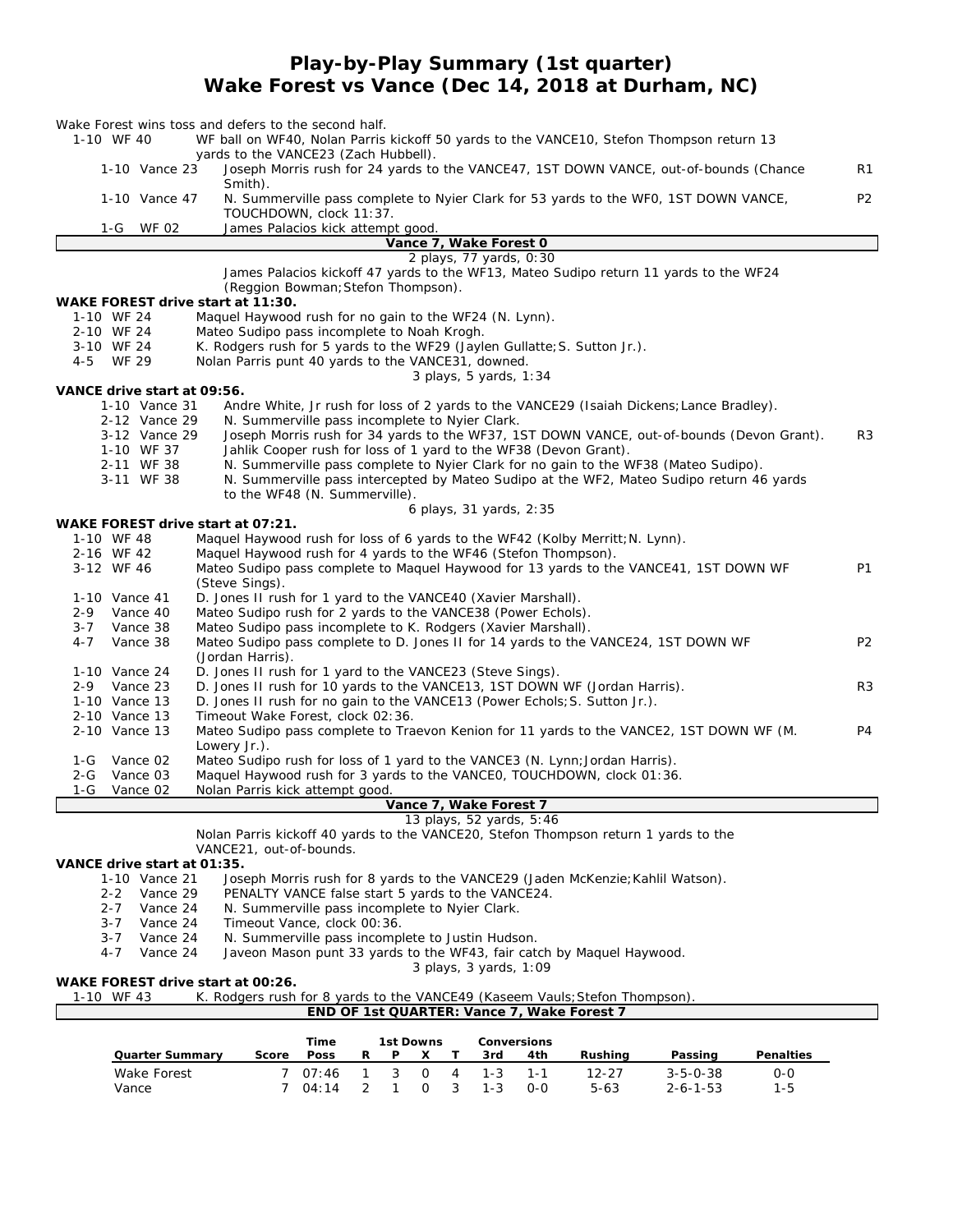## **Play-by-Play Summary (2nd quarter) Wake Forest vs Vance (Dec 14, 2018 at Durham, NC)**

| $2 - 2$ |              | Vance 49                    | Start of 2nd quarter, clock 12:00.                                                                                                                      |                |
|---------|--------------|-----------------------------|---------------------------------------------------------------------------------------------------------------------------------------------------------|----------------|
| $2 - 2$ |              | Vance 49                    | D. Jones II rush for 16 yards to the VANCE33, 1ST DOWN WF (Steve Sings; Jaylen Gullatte).                                                               | R <sub>5</sub> |
| $2 - 7$ |              | 1-10 Vance 33<br>Vance 30   | Mateo Sudipo rush for 3 yards to the VANCE30 (Kaseem Vauls).                                                                                            |                |
| 3-6     |              | Vance 29                    | Maquel Haywood rush for 1 yard to the VANCE29 (S. Sutton Jr.; Stefon Thompson).<br>Mateo Sudipo pass incomplete to Noah Krogh.                          |                |
| $4 - 6$ |              | Vance 29                    | Nolan Parris field goal attempt from 46 MISSED - short, spot at VANCE20, clock 10:13.                                                                   |                |
|         |              |                             | 6 plays, 28 yards, 2:13                                                                                                                                 |                |
|         |              | VANCE drive start at 10:13. |                                                                                                                                                         |                |
|         |              | 1-10 Vance 20               | Jahlik Cooper rush for 2 yards to the VANCE22 (Lance Bradley; Nate Qualls).                                                                             |                |
|         |              | 2-8 Vance 22                | N. Summerville pass complete to Nyier Clark for 12 yards to the VANCE34, 1ST DOWN VANCE<br>(Kahlil Watson).                                             | P <sub>4</sub> |
|         |              | 1-10 Vance 34               | N. Summerville pass incomplete to Zaire Kenney.                                                                                                         |                |
|         |              | 2-10 Vance 34               | N. Summerville pass complete to Nyier Clark for 10 yards to the VANCE44, 1ST DOWN VANCE<br>(Chance Smith; Nasir Mills).                                 | <b>P5</b>      |
|         |              | 1-10 Vance 44               | Joseph Morris rush for loss of 4 yards to the VANCE40 (Isaiah Dickens).                                                                                 |                |
|         |              | 2-14 Vance 40               | N. Summerville pass incomplete to Nyier Clark.                                                                                                          |                |
|         |              | 3-14 Vance 40               | Joseph Morris rush for 7 yards to the VANCE47, out-of-bounds (Chance Smith).                                                                            |                |
|         |              | 4-7 Vance 47                | Power Echols rush for 53 yards to the WFO, clock 07:51, PENALTY VANCE false start 5 yards                                                               |                |
|         |              | 4-12 Vance 42               | to the VANCE42, NO PLAY.<br>Andre White, Jr punt 45 yards to the WF13, downed.                                                                          |                |
|         |              |                             | 7 plays, 22 yards, 2:33                                                                                                                                 |                |
|         |              |                             | WAKE FOREST drive start at 07:40.                                                                                                                       |                |
|         | 1-10 WF 13   |                             | K. Rodgers rush for 1 yard to the WF14 (N. Lynn; Xavier Marshall).                                                                                      |                |
| $2 - 9$ | <b>WF 14</b> |                             | Maquel Haywood rush for 2 yards to the WF16 (S. Sutton Jr.).                                                                                            |                |
|         | 3-7 WF 16    |                             | PENALTY WF false start (Noah Krogh) 5 yards to the WF11.                                                                                                |                |
|         | 3-12 WF 11   |                             | Maquel Haywood rush for 8 yards to the WF19 (Jaylen Gullatte).                                                                                          |                |
|         | 4-4 WF 19    |                             | Nolan Parris punt 41 yards to the VANCE40, fair catch by Nyier Clark.                                                                                   |                |
|         |              |                             | 3 plays, 6 yards, 2:26                                                                                                                                  |                |
|         |              | VANCE drive start at 05:14. |                                                                                                                                                         |                |
|         |              | 1-10 Vance 40               | N. Summerville pass incomplete to Andre White, Jr.                                                                                                      |                |
|         |              | 2-10 Vance 40               | Joseph Morris rush for 1 yard to the VANCE41 (Chance Smith).                                                                                            |                |
|         | 4-6          | 3-9 Vance 41<br>Vance 44    | Joseph Morris rush for 3 yards to the VANCE44 (Jadacus Logan).                                                                                          |                |
|         |              |                             | Andre White, Jr punt 30 yards to the WF26, out-of-bounds.<br>3 plays, 4 yards, 1:26                                                                     |                |
|         |              |                             | WAKE FOREST drive start at 03:48.                                                                                                                       |                |
|         | 1-10 WF 26   |                             | Maquel Haywood rush for 8 yards to the WF34 (M. Lowery Jr.).                                                                                            |                |
|         | 2-2 WF 34    |                             | K. Rodgers rush for 2 yards to the WF36, 1ST DOWN WF (S. Sutton Jr.).                                                                                   | R6             |
|         | 1-10 WF 36   |                             | Mateo Sudipo pass complete to Maguel Haywood for 1 yard to the WF37 (Steve Sings).                                                                      |                |
|         | 2-9 WF 37    |                             | K. Rodgers rush for 8 yards to the WF45 (Jordan Harris), PENALTY WF holding 6 yards to<br>the WF31, NO PLAY.                                            |                |
|         | 2-15 WF 31   |                             | Mateo Sudipo pass complete to K. Rodgers for 1 yard to the WF32, out-of-bounds (Kolby<br>Merritt).                                                      |                |
|         | 3-14 WF 32   |                             | Mateo Sudipo pass incomplete to K. Rodgers.                                                                                                             |                |
|         | 4-14 WF 32   |                             | QB hurry by Steve Sings.                                                                                                                                |                |
|         | 4-14 WF 32   |                             | Nolan Parris punt 36 yards to the VANCE32, Justin Hudson return 7 yards to the VANCE39<br>(Noah Krogh).                                                 |                |
|         |              |                             | 5 plays, 6 yards, 2:18                                                                                                                                  |                |
|         |              | VANCE drive start at 01:30. |                                                                                                                                                         |                |
|         |              | 1-10 Vance 39               | N. Summerville sacked for loss of 9 yards to the VANCE30 (Jadacus Logan).                                                                               |                |
|         |              | 2-19 Vance 30               | N. Summerville pass complete to Nyier Clark for 10 yards to the VANCE40, out-of-bounds                                                                  |                |
|         |              | 2-27 Vance 22               | (Kahlil Watson), PENALTY VANCE holding 8 yards to the VANCE22, NO PLAY.<br>Jahlik Cooper rush for 4 yards to the VANCE26 (Nate Qualls; Jaden McKenzie). |                |
|         |              |                             | End of half, clock 00:00.                                                                                                                               |                |
|         |              |                             | $2n/2u$ minus $12$ varde $1.20$                                                                                                                         |                |

|                 |       |       |   |   |           | 2 plays, minus 13 vards, 1:30 |     |                                            |                 |           |  |
|-----------------|-------|-------|---|---|-----------|-------------------------------|-----|--------------------------------------------|-----------------|-----------|--|
|                 |       |       |   |   |           |                               |     | END OF 2nd QUARTER: Vance 7, Wake Forest 7 |                 |           |  |
|                 |       |       |   |   |           |                               |     |                                            |                 |           |  |
|                 |       | Time  |   |   | 1st Downs | Conversions                   |     |                                            |                 |           |  |
| Quarter Summary | Score | Poss  | R | D |           | 3rd                           | 4th | Rushina                                    | Passina         | Penalties |  |
| Wake Forest     | ∩     | 06:31 |   |   |           | $0 - 3$                       | റ-റ | $8 - 41$                                   | $2 - 4 - 0 - 2$ | $2 - 11$  |  |

Vance 0 05:29 0 2 0 2 0-2 0-0 7-4 2-5-0-22 2-13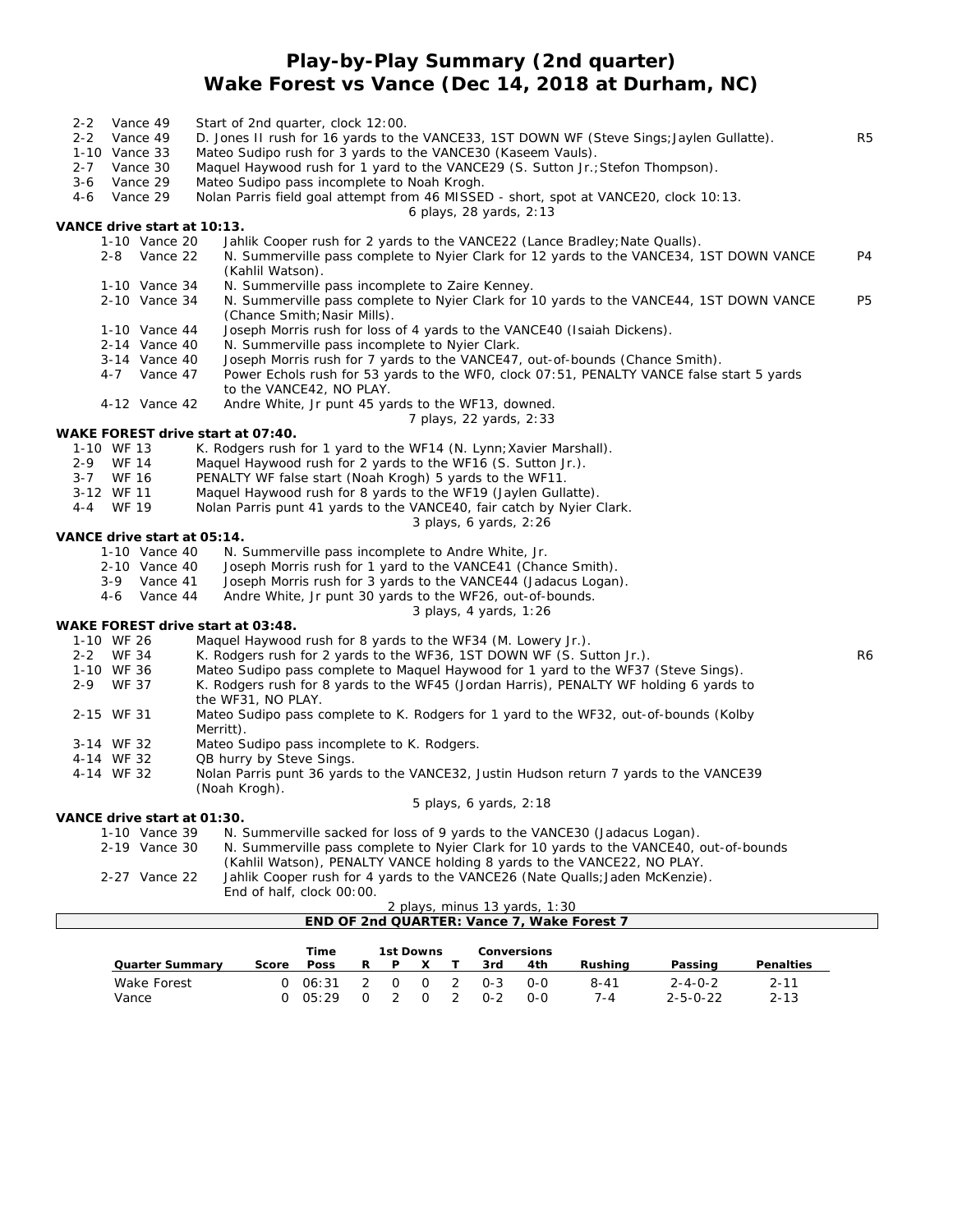**Play-by-Play Summary (3rd quarter)**

**Wake Forest vs Vance (Dec 14, 2018 at Durham, NC)**

Start of 3rd quarter, clock 12:00, VANCE ball on VANCE40.

James Palacios kickoff 52 yards to the WF8, Maquel Haywood return 23 yards to the WF31 (Eric Johnson).

| WAKE FOREST drive start at 11:53. | , _, , o Joi ,, , Joi , , , .                                                                                                                                        |                |
|-----------------------------------|----------------------------------------------------------------------------------------------------------------------------------------------------------------------|----------------|
| 1-10 WF 31                        | K. Rodgers rush for 2 yards to the WF33 (Xavier Marshall).                                                                                                           |                |
| 2-8 WF 33                         | Maquel Haywood rush for no gain to the WF33, out-of-bounds (Power Echols), PENALTY WF                                                                                |                |
|                                   | holding 10 yards to the WF23, NO PLAY.                                                                                                                               |                |
| 2-18 WF 23                        | Mateo Sudipo pass intercepted by Jordan Harris at the WF40, Jordan Harris return 10 yards                                                                            |                |
|                                   | to the WF30 (Yahmir Baker), PENALTY VANCE holding 10 yards to the WF40, 1st and 10, VANCE                                                                            |                |
|                                   | ball on WF40.                                                                                                                                                        |                |
|                                   | 2 plays, minus 8 yards, 1:24                                                                                                                                         |                |
| VANCE drive start at 10:29.       |                                                                                                                                                                      |                |
| 1-10 WF 40                        | Joseph Morris rush for loss of 1 yard to the WF41 (Jaden McKenzie).                                                                                                  |                |
| 2-11 WF 41                        | Joseph Morris rush for no gain to the WF41 (Devon Grant; Jadacus Logan).                                                                                             |                |
| 3-11 WF 41                        | N. Summerville pass incomplete to Nyier Clark (Mateo Sudipo).                                                                                                        |                |
| 4-11 WF 41                        | Andre White, Jr punt 37 yards to the WF4, out-of-bounds.                                                                                                             |                |
|                                   | 3 plays, minus 1 yard, 1:17                                                                                                                                          |                |
| WAKE FOREST drive start at 09:12. |                                                                                                                                                                      |                |
| 1-10 WF 04                        | Mateo Sudipo rush for 4 yards to the WF8 (Jordan Harris).                                                                                                            |                |
| 2-6 WF 08                         | K. Rodgers rush for 7 yards to the WF15, 1ST DOWN WF (Stefon Thompson; Xavier Marshall).                                                                             | R7             |
| 1-10 WF 15                        | D. Jones II rush for 3 yards to the WF18 (Power Echols).                                                                                                             |                |
| 2-7 WF 18                         | D. Jones II rush for 1 yard to the WF19 (Xavier Marshall; Power Echols).                                                                                             |                |
| 3-6<br>WF 19                      | K. Rodgers rush for 2 yards to the WF21 (Stefon Thompson).                                                                                                           |                |
| $4 - 4$<br>WF 21                  | Nolan Parris punt 37 yards to the VANCE42, downed.                                                                                                                   |                |
|                                   | 5 plays, 17 yards, 3:08                                                                                                                                              |                |
| VANCE drive start at 06:04.       |                                                                                                                                                                      |                |
| 1-10 Vance 42                     | Jahlik Cooper rush for loss of 1 yard to the VANCE41 (Isaiah Dickens).                                                                                               |                |
| 2-11 Vance 41                     | N. Summerville pass complete to Nyier Clark for 3 yards to the VANCE44, out-of-bounds                                                                                |                |
|                                   | (Kahlil Watson).                                                                                                                                                     |                |
| Vance 44<br>$3 - 8$               | N. Summerville pass complete to Justin Hudson for 2 yards to the VANCE46 (Lance Bradley).                                                                            |                |
| $4 - 6$<br>Vance 46               | Andre White, Jr punt 15 yards to the WF39, out-of-bounds.                                                                                                            |                |
|                                   | 3 plays, 4 yards, 1:55                                                                                                                                               |                |
| WAKE FOREST drive start at 04:09. |                                                                                                                                                                      |                |
| 1-10 WF 39                        | D. Jones II rush for 5 yards to the WF44 (Stefon Thompson).                                                                                                          |                |
| 2-5 WF 44                         | D. Jones II rush for 12 yards to the VANCE44, 1ST DOWN WF (Power Echols; S. Sutton Jr.).                                                                             | R <sub>8</sub> |
| 1-10 Vance 44                     | D. Jones II rush for 5 yards to the VANCE39 (S. Sutton Jr.).                                                                                                         |                |
| $2 - 5$<br>Vance 39               | K. Rodgers rush for 3 yards to the VANCE36 (N. Lynn).                                                                                                                |                |
| $3 - 2$<br>Vance 36               | D. Jones II rush for 9 yards to the VANCE27 (Jaylen Gullatte), PENALTY WF illegal motion                                                                             |                |
|                                   | 5 yards to the VANCE41, NO PLAY.                                                                                                                                     |                |
| Vance 41<br>$3 - 7$               | Mateo Sudipo pass incomplete to Traevon Kenion (Xavier Marshall).                                                                                                    |                |
| $4 - 7$<br>Vance 41               | Mateo Sudipo rush for loss of 4 yards to the VANCE45 (N. Lynn).                                                                                                      |                |
|                                   | 6 plays, 16 yards, 2:58                                                                                                                                              |                |
| VANCE drive start at 01:11.       |                                                                                                                                                                      |                |
|                                   |                                                                                                                                                                      |                |
|                                   |                                                                                                                                                                      |                |
|                                   | Watson; Chance Smith).                                                                                                                                               |                |
| 1-10 Vance 45<br>2-14 Vance 41    | Joseph Morris rush for loss of 4 yards to the VANCE41, out-of-bounds (Devon Grant).<br>N. Summerville pass complete to Zaire Kenney for 13 yards to the WF46 (Kahlil |                |

|                      |          | Time             |                            |          | 1st Downs |                        |                  | Conversions      |                         |                                     |                      |
|----------------------|----------|------------------|----------------------------|----------|-----------|------------------------|------------------|------------------|-------------------------|-------------------------------------|----------------------|
| Quarter Summary      | Score    | <b>Poss</b>      |                            |          |           |                        | 3rd              | 4th              | Rushina                 | Passing                             | Penalties            |
| Wake Forest<br>Vance | $\Omega$ | 0.07:30<br>04:23 | $\overline{2}$<br>$\Omega$ | $\Omega$ | $\Omega$  | $0\quad 2$<br>$\Omega$ | $0-2$<br>$O - 2$ | $O - 1$<br>$O-O$ | $11 - 40$<br>$4 - (-6)$ | $0 - 2 - 1 - 0$<br>$3 - 4 - 0 - 18$ | $2 - 15$<br>$1 - 10$ |

**END OF 3rd QUARTER: Vance 7, Wake Forest 7**